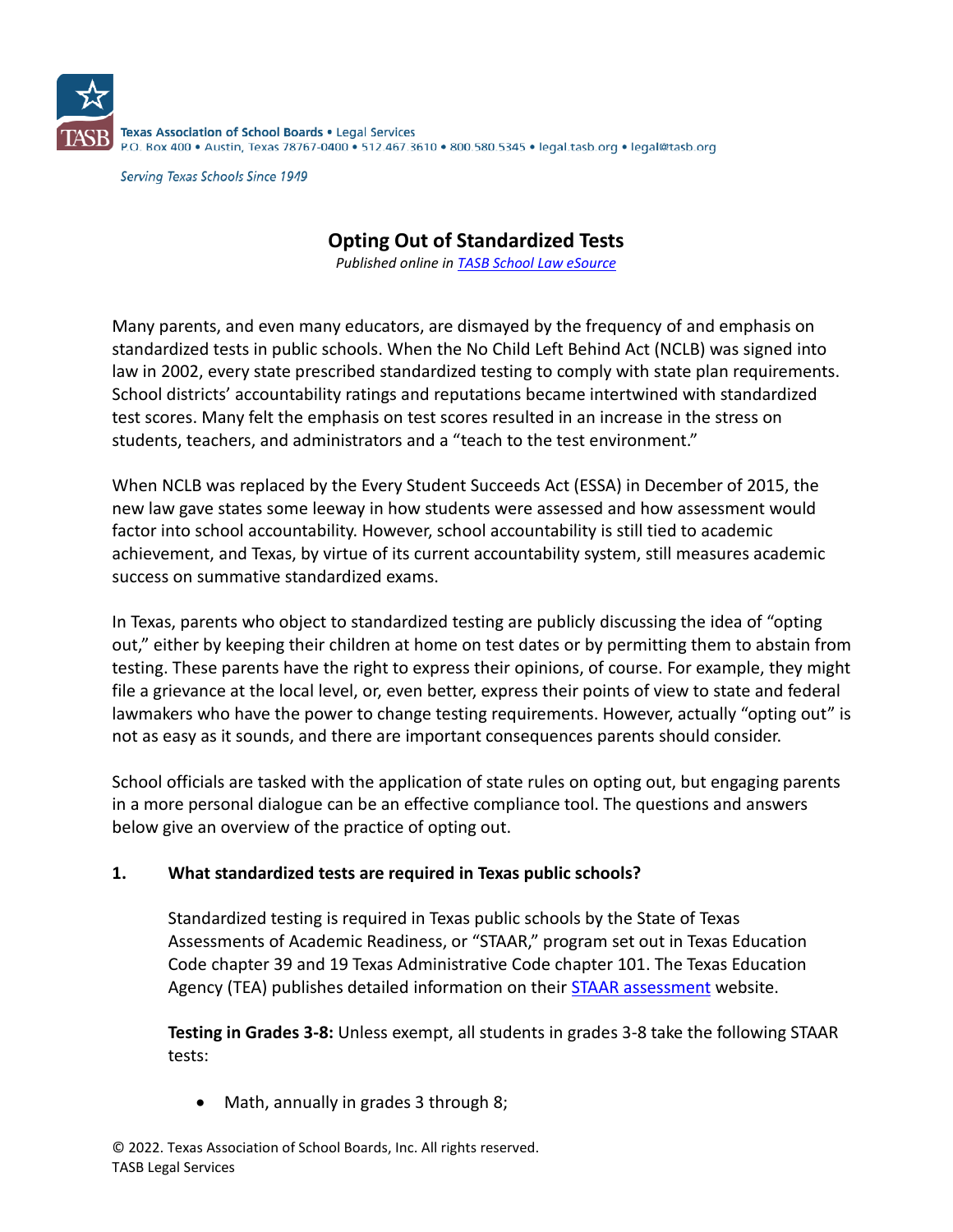- Reading, annually in grades 3 through 8;
- Social studies in grade 8;
- Science in grades 5 and 8; and
- Any other subject and grade required by federal law.

Tex. Educ. Code § 39.023(a).

**Writing:** To comply with federal requirements, TEA will integrate writing into the reading assessment in the 2021-22 school year. Tex. Educ. Agency, [To the Administrator](https://tea.texas.gov/About_TEA/News_and_Multimedia/Correspondence/TAA_Letters/Reading_Language_Arts_%28RLA%29_Assessment_Transition)  [Addressed Letter Re: Reading Language Arts \(RLA\) Assessment Transition,](https://tea.texas.gov/About_TEA/News_and_Multimedia/Correspondence/TAA_Letters/Reading_Language_Arts_%28RLA%29_Assessment_Transition) Aug. 12, 2019.

**High School End-of-Course Exams:** Students must pass five end-of-course (EOC) exams to graduate: Algebra I, Biology, English I (including reading and writing in a single exam), English II (including reading and writing in a single exam), and U.S. History. In some instances, performance on certain assessments, including ACT, SAT, and TSI, can be used to satisfy EOC requirements. For more information about EOC substitute assessments, see TEA's [Substitute Assessment Standards Chart.](https://tea.texas.gov/sites/default/files/4%20approvedSubAssessments.pdf)

**Benchmark Testing:** A "benchmark" test is a locally-required assessment instrument designed to prepare students for a corresponding state-administered assessment instrument. A school district may not administer more than two benchmark tests to prepare students for the related state-administered assessment. Tex. Educ. Code § 39.0263. In addition, a district may not administer locally-required benchmark tests on more than ten percent of the instructional days in any school year. District campus-level planning and decision-making committees may limit the percentage of instructional days available for benchmark testing to ten percent or less. Tex. Educ. Code § 39.0262.

**Interim Testing:** TEA maintains online interim assessments for school districts. These assessments align with the TEKS, include some former STAAR items, and are available at no cost to districts. Interim assessments are optional for school districts and are not tied to accountability ratings. For more information about interim testing, see [TEA's STAAR](https://tea.texas.gov/student-assessment/testing/staar/staar-interim-assessments)  [Interim Assessments website.](https://tea.texas.gov/student-assessment/testing/staar/staar-interim-assessments)

#### **2. What does federal law say about opting out?**

ESSA, like its predecessor, NCLB, requires districts to measure the achievement of at least 95 percent of all students. Under ESSA, schools that drop below the 95 percent could face consequences from the state. 20 U.S.C. § 6311(c)(4)(E).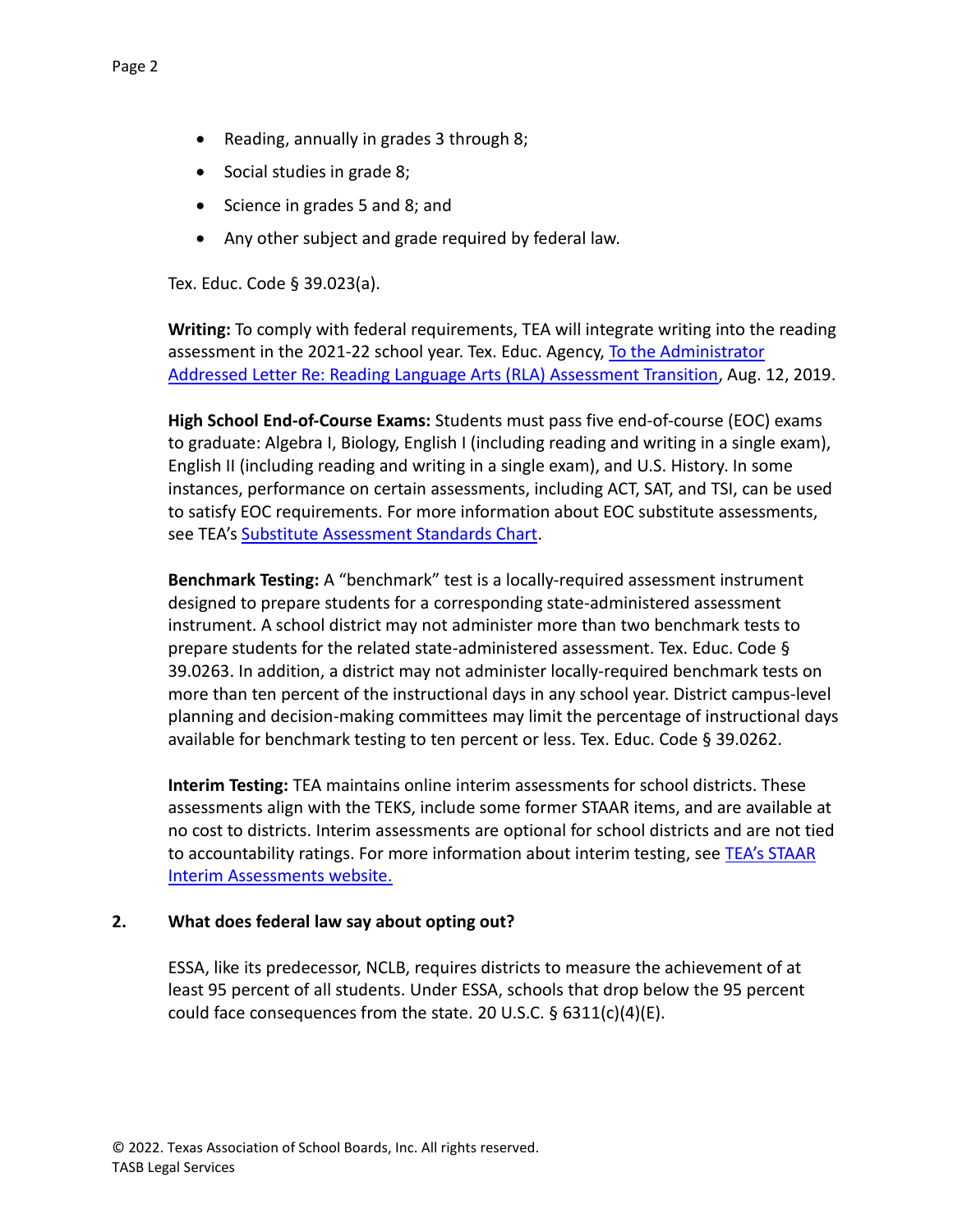Contrary to statements on some anti-testing websites, ESSA does not include a federal right to opt out of standardized assessments. These websites are likely referring to a provision in ESSA that requires districts to provide information to parents regarding the assessment, which may include, "where applicable," the district's opt-out policy. As described below, an opt-out policy is not applicable in Texas, therefore school districts in Texas do not need to provide parents with information on an opt-out policy. Districts must, however, provide parents with information regarding their children's participation in the assessment. 20 U.S.C. § 6312(e)(2).

### **3. Is there a right to "opt out" of standardized tests in Texas public schools?**

No, in fact just the opposite. State law makes it clear that students may not opt out of standardized or any other tests. Texas Education Code section 26.010 states the following:

EXEMPTION FROM INSTRUCTION. (a) A parent is entitled to remove the parent's child temporarily from a class or other school activity that conflicts with the parent's religious or moral beliefs if the parent presents or delivers to the teacher of the parent's child a written statement authorizing the removal of the child from the class or other school activity. **A parent is not entitled to remove the parent's child from a class or other school activity to avoid a test** or to prevent the child from taking a subject for an entire semester.

(b) **This section does not exempt a child from satisfying grade level or graduation requirements in a manner acceptable to the school district and the agency.** (emphasis added)

#### **4. What are the consequences of missing school on a testing date?**

**Makeup Tests:** First, it is important to note that missing school on a single designated test date will not necessarily cause a student to miss the testing opportunity. Although districts publish a schedule of specific test dates for STAAR, most tests are administered within a testing "window" set by TEA. If a student who has been absent returns to school during the testing window, the student may be asked to sit for the exam at that time. Makeup test dates are also scheduled (beyond the window) for most assessments.

**Compulsory Attendance:** Depending on the circumstances, a student may be subject to truancy prevention measures and a parent may commit the offense of contributing to nonattendance, if the student fails to attend school on 10 or more days or parts of days within a six-month period in the same school year or on three or more days or parts of days within a four-week period. Tex. Educ. Code § 25.093; Tex. Fam. Code § 65.003.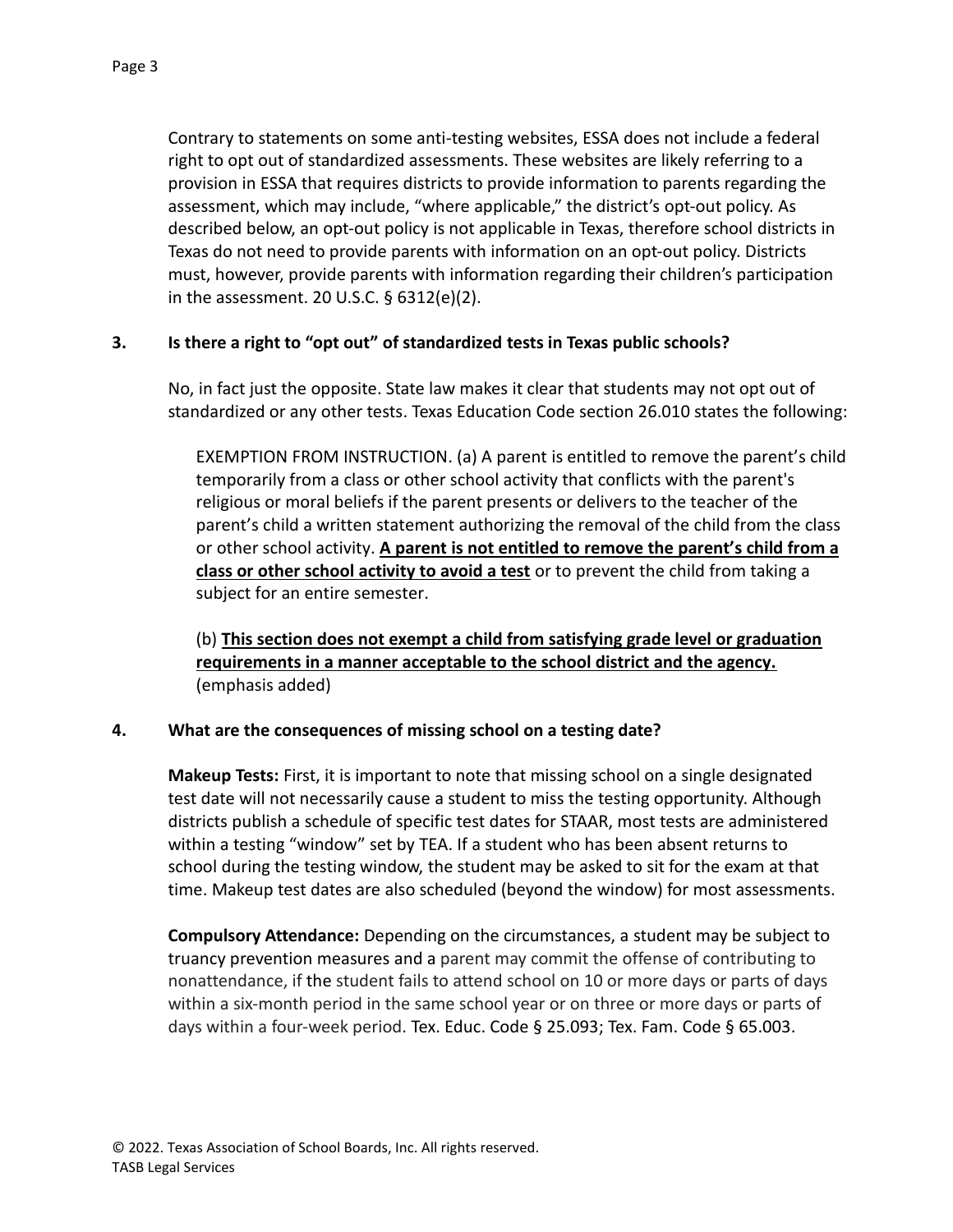By law, a school district is required to notify a student's parent and seek a conference if the student has been absent from school without excuse on three days or parts of days within a four-week period.

The notice must inform the parent of the following:

- It is the parent's duty to monitor the student's school attendance and require the student to attend school, and
- The student is subject to truancy prevention measures.

Tex. Educ. Code § 25.095.

Like the state testing requirements, notice and enforcement of attendance laws are not optional for school districts.

**Attendance for Credit:** Failure to attend on a test date or during a testing window would also be taken into consideration for the purposes of the 90 percent attendance rule. A student in any grade K-12 may not receive credit or a final grade if the student attends class less than 90 percent of the days the class is offered, absent extenuating circumstances as determined by a local attendance committee or, in some cases, the campus principal in accordance with board policy. Tex. Educ. Code § 25.092.

#### **5. What about being present but not testing?**

All eligible students present at school on a test date must be included in the test administration. Campus officials must submit a score code for every student, in accordance with TEA test administration guidelines.

Questions have arisen about whether a campus could allow a student who is present at school, but whose parent has indicated a desire to "opt out" of the test, to go to a supervised location other than the testing site to complete other schoolwork. School officials considering offering this option should consult with the district's school attorney. At a minimum, the district should clarify for parents that waiting in an alternative location is not truly "opting out." A test must be submitted and scored on behalf of the student, which might result in academic consequences for the student. In addition, the campus is obligated to maintain a secure test environment throughout the test administration in accordance with TEA test security requirements. Test security requirements may limit alternative locations or activities for students not taking the test.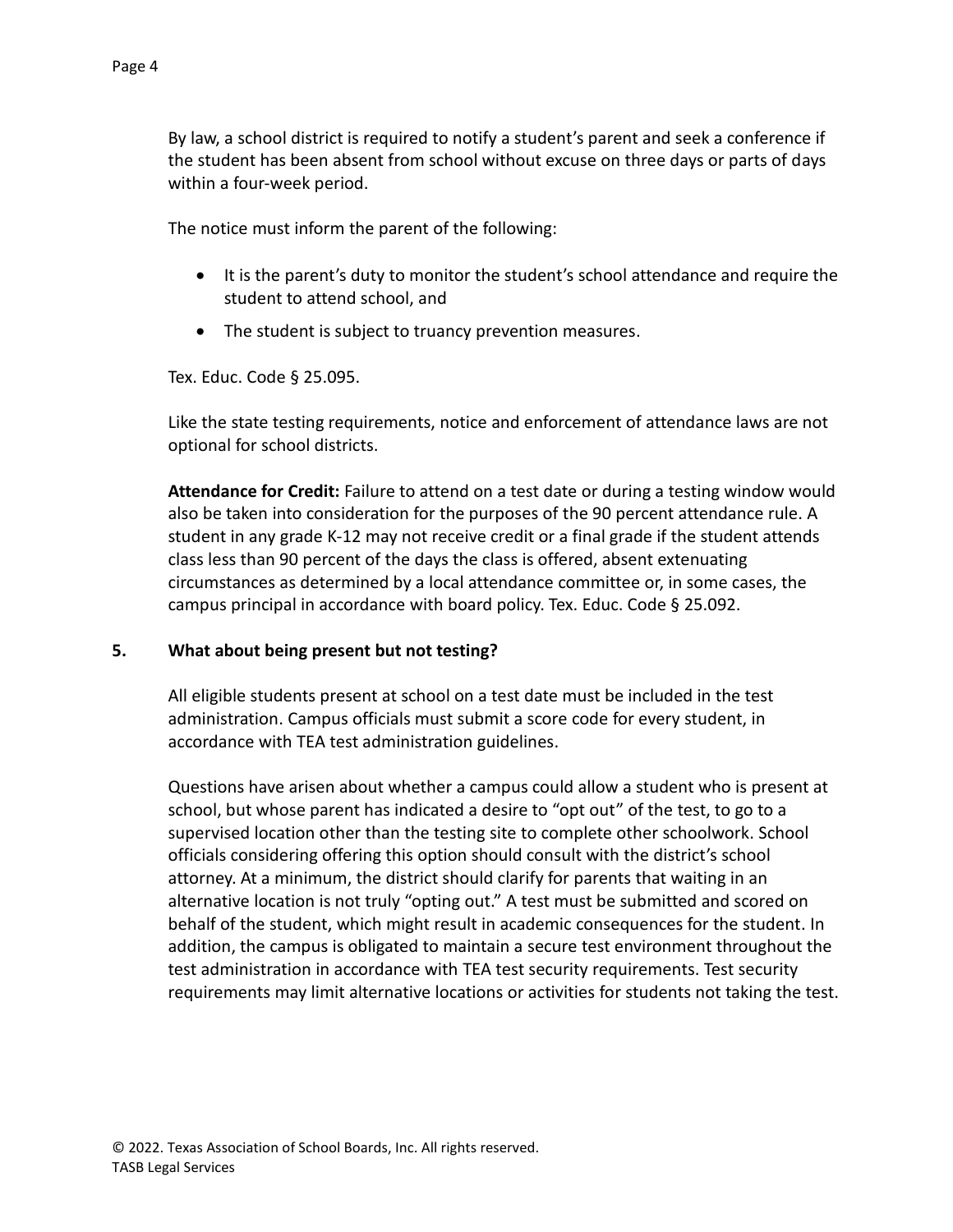# **6. What if a parent chooses to withdraw a child before a testing window with the intent of re-enrolling afterwards?**

A parent who is withdrawing a child from enrollment is not seeking a temporary absence to avoid testing; instead, the parent is withdrawing from enrollment entirely. Even if the school district suspects that the parent is likely to reenroll, the district has no grounds to refuse to withdraw the child.

### **7. What is the consequence to a student for not completing standardized tests?**

**Promotion and Grade Considerations:** Passing a standardized assessment is no longer required for grade promotion in grades 5 and 8 (or any grade below grade 8). However, while a student's performance on a state assessment is not directly tied to grade promotion, a student's score on an applicable state assessment must be considered as a factor in promotion. Tex. Educ. Code § 28.021(c).

**Additional Instructional Requirements:** A student who does not complete the STAAR exam earns a score of zero, which is unsatisfactory performance on the STAAR. Each time a student does not perform satisfactorily on STAAR in grades 3 through 8, the district is required to provide the student with accelerated instruction. Districts can satisfy the accelerated instruction requirement by assigning the student to a classroom teacher who holds certain designations under the local optional teacher designation system or by providing the student with tutoring that meets the statutory requirements (see EHBC(LEGAL)). Tex. Educ. Code § 28.0211.

**High School Graduation:** Students must pass the five end-of-course exams or an acceptable substitute in order to graduate, as described above. A student who does not perform satisfactorily on the STAAR test in no more than two courses may be permitted to graduate if an individual graduation committee determines the student is qualified to do so. By local policy, a school district may also issue a certificate of coursework completion to a student who successfully completes curriculum requirements but who fails required state assessment tests. Tex. Educ. Code §§ 28.025(d), .0258; 19 Tex. Admin. Code § 101.3022. Students who do not perform satisfactorily on an EOC assessment must also be provided with accelerated instruction. Tex. Educ. Code §§ 29.081, .0217.

# **8. What can a school district do to address the problems that are associated with opting out of standardized testing?**

A student's refusal to participate in required testing affects the campus's accountability ratings by lowering the school's participation and passing rates. When a campus's accountability ratings go down, the entire community is affected.